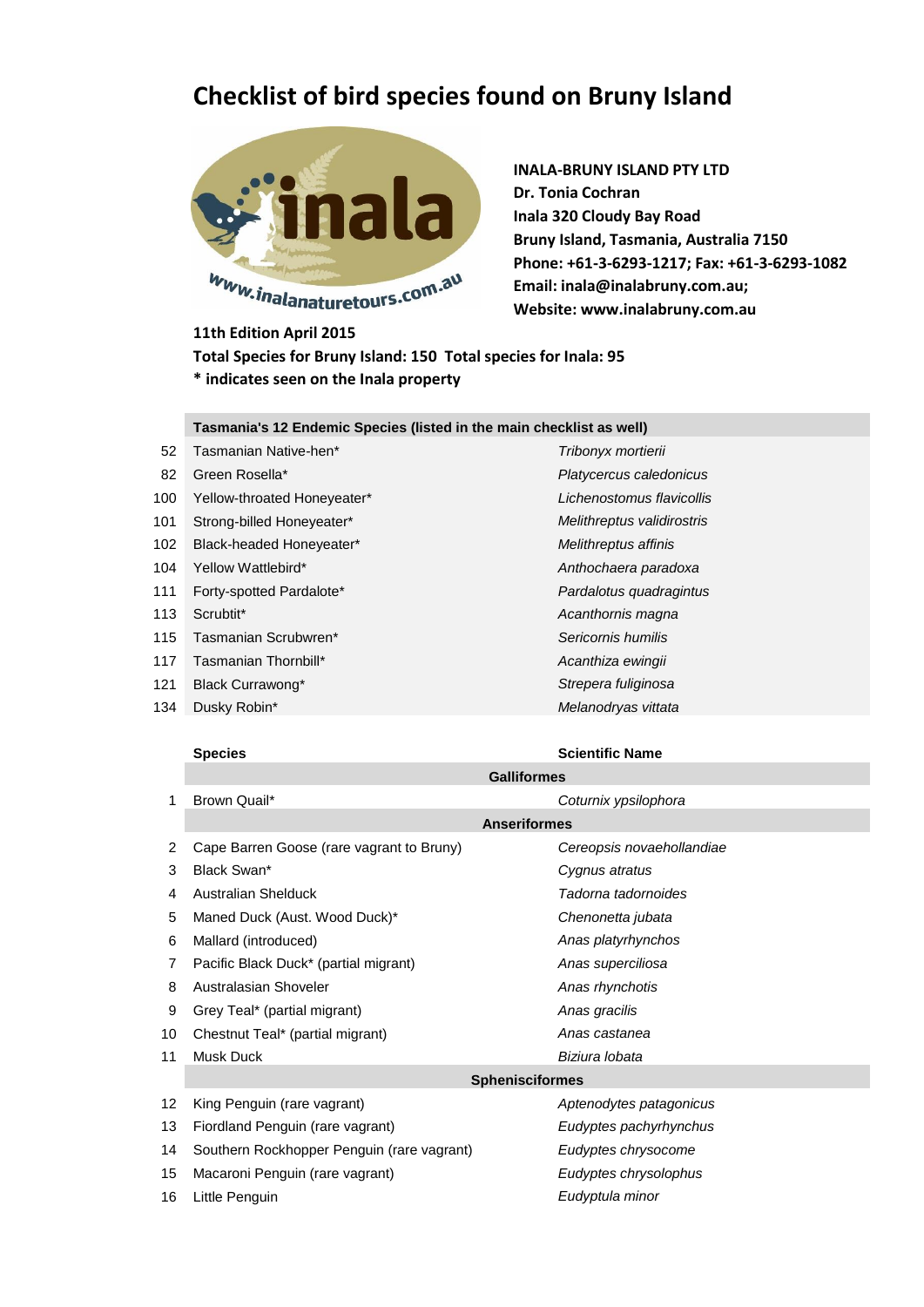|    | <b>Procellariiformes</b>                        |                                           |  |  |  |
|----|-------------------------------------------------|-------------------------------------------|--|--|--|
| 17 | <b>Black-browed Albatross</b>                   | Thalassarche melanophris                  |  |  |  |
| 18 | Shy Albatross                                   | Thalassarche cauta                        |  |  |  |
| 19 | Indian Yellow-nosed Albatross                   | Thalassarche carteri                      |  |  |  |
| 20 | <b>Buller's Albatross</b>                       | Thalassarche bulleri                      |  |  |  |
| 21 | Southern Giant-Petrel                           | Macronectes giganteus                     |  |  |  |
| 22 | Northern Giant-Petrel                           | Macronectes halli                         |  |  |  |
| 23 | <b>Fairy Prion</b>                              | Pachyptila turtur                         |  |  |  |
| 24 | Sooty Shearwater (annual migrant)               | Ardenna grisea                            |  |  |  |
| 25 | Short-tailed Shearwater (annual migrant)        | Ardenna tenuirostris                      |  |  |  |
| 26 | <b>Fluttering Shearwater</b>                    | Puffinus gavia                            |  |  |  |
| 27 | <b>Common Diving-Petrel</b>                     | Pelecanoides urinatrix                    |  |  |  |
|    | <b>Podicipediformes</b>                         |                                           |  |  |  |
| 28 | Australasian Grebe*                             | Tachybaptus novaehollandiae               |  |  |  |
| 29 | Hoary-headed Grebe                              | Poliocephalus poliocephalus               |  |  |  |
|    | <b>Pelecaniformes</b>                           |                                           |  |  |  |
| 30 | Australasian Bittern*                           | Botaurus poiciloptilus                    |  |  |  |
| 31 | Eastern Cattle Egret* (annual migrant)          | <b>Bubulcus coromandus</b>                |  |  |  |
| 32 | White-necked Heron* (rare vagrant to Bruny)     | Ardea pacifica                            |  |  |  |
| 33 | Great Egret*                                    | Ardea alba                                |  |  |  |
| 34 | White-faced Heron*                              | Egretta novaehollandiae                   |  |  |  |
| 35 | Australian Pelican*                             | Pelecanus conspicillatus                  |  |  |  |
|    | <b>Suliformes</b>                               |                                           |  |  |  |
| 36 | <b>Australasian Gannet</b>                      | Morus serrator                            |  |  |  |
| 37 | Little Pied Cormorant                           | Microcarbo melanoleucos                   |  |  |  |
| 38 | <b>Black-faced Cormorant</b>                    | Phalacrocorax fuscescens                  |  |  |  |
| 39 | Little Black Cormorant                          | Phalacrocorax sulcirostris                |  |  |  |
| 40 | Great Cormorant*                                | Phalacrocorax carbo                       |  |  |  |
|    | <b>Accipitriformes</b>                          |                                           |  |  |  |
| 41 | Whistling Kite* (rare vagrant)                  | Haliastur sphenurus                       |  |  |  |
| 42 | White-bellied Sea-Eagle*                        | Haliaeetus leucogaster                    |  |  |  |
| 43 | Swamp Harrier* (annual migrant)                 | Circus approximans                        |  |  |  |
| 44 | Grey Goshawk (white morph)*                     | Accipiter novaehollandiae                 |  |  |  |
| 45 | Brown Goshawk*                                  | Accipiter fasciatus                       |  |  |  |
| 46 | Collared Sparrowhawk*                           | Accipiter cirrocephalus                   |  |  |  |
| 47 | Wedge-tailed Eagle* (endangered Tas subspecies) | Aquila audax                              |  |  |  |
|    | <b>Falconiformes</b>                            |                                           |  |  |  |
| 48 | Brown Falcon* (Tasmanian race)                  | Falco berigora                            |  |  |  |
| 49 | Peregrine Falcon*                               | Falco peregrinus                          |  |  |  |
| 50 | <b>Gruiformes</b><br>Lewin's Rail*              |                                           |  |  |  |
| 51 | Purple Swamphen                                 | Lewinia pectoralis<br>Porphyrio porphyrio |  |  |  |
| 52 | Tasmanian Native-hen*                           | Tribonyx mortierii                        |  |  |  |
| 53 | Eurasian (Common) Coot                          | Fulica atra                               |  |  |  |
|    | <b>Charadriiformes</b>                          |                                           |  |  |  |
| 54 | Pied Oystercatcher                              | Haematopus longirostris                   |  |  |  |
| 55 | Sooty Oystercatcher                             | Haematopus fuliginosus                    |  |  |  |
| 56 | <b>Banded Stilt</b>                             | Cladorhynchus leucocephalus               |  |  |  |
| 57 | Masked Lapwing*                                 | Vanellus miles                            |  |  |  |
| 58 | Red-capped Plover                               | Charadrius ruficapillus                   |  |  |  |
|    |                                                 |                                           |  |  |  |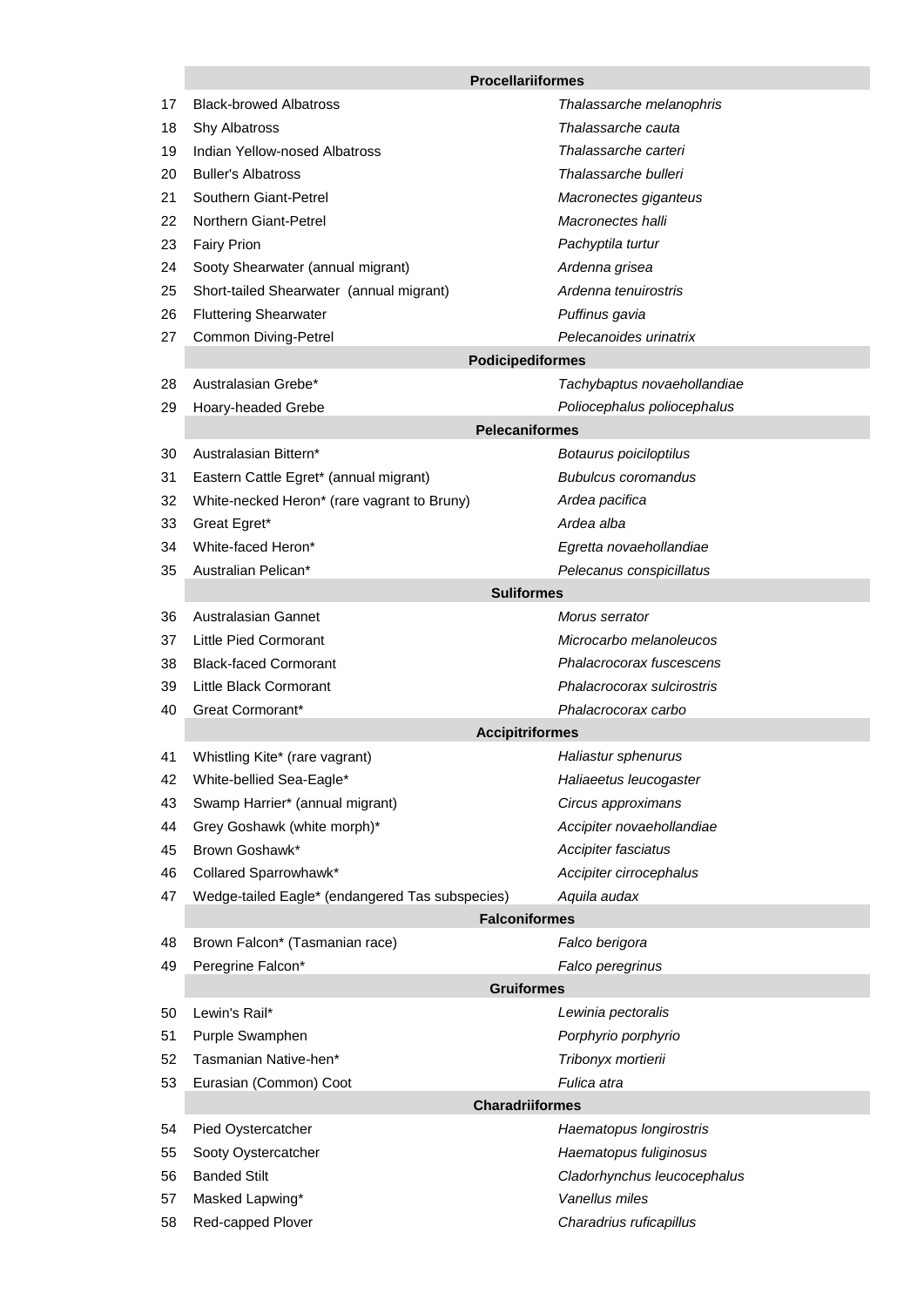| 59                   | Double-banded Plover (annual migrant)         | Charadrius bicinctus            |  |  |  |
|----------------------|-----------------------------------------------|---------------------------------|--|--|--|
| 60                   | Oriental Plover (rare vagrant)                | Charadrius veredus              |  |  |  |
| 61                   | <b>Hooded Dotterel</b>                        | Thinornis rubricollis           |  |  |  |
| 62                   | <b>Black-fronted Dotterel</b>                 | Elseyornis melanops             |  |  |  |
| 63                   | Latham's Snipe* (annual migrant)              | Gallinago hardwickii            |  |  |  |
| 64                   | <b>Bar-tailed Godwit</b>                      | Limosa lapponica                |  |  |  |
| 65                   | Sanderling (vagrant to Bruny)                 | Calidris alba                   |  |  |  |
| 66                   | Red-necked Stint (annual migrant)             | Calidris ruficollis             |  |  |  |
| 67                   | Silver Gull*                                  | Chroicocephalus novaehollandiae |  |  |  |
| 68                   | Pacific Gull                                  | Larus pacificus                 |  |  |  |
| 69                   | Kelp Gull*                                    | Larus dominicanus               |  |  |  |
| 70                   | Caspian Tern                                  | Hydroprogne caspia              |  |  |  |
| 71                   | <b>Greater Crested Tern</b>                   | Thalasseus bergii               |  |  |  |
| 72                   | Fairy Tern                                    | Sternula nereis                 |  |  |  |
| 73                   | <b>White-fronted Tern</b>                     | Sterna striata                  |  |  |  |
| 74                   | Brown Skua (rare vagrant)                     | Stercorarius antarcticus        |  |  |  |
| 75                   | Parasitic (Arctic) Jaeger (annual migrant)    | Stercorarius parasiticus        |  |  |  |
|                      | <b>Columbiformes</b>                          |                                 |  |  |  |
| 76                   | Common Bronzewing*                            | Phaps chalcoptera               |  |  |  |
| 77                   | Brush Bronzewing*                             | Phaps elegans                   |  |  |  |
|                      | <b>Psittaciformes</b>                         |                                 |  |  |  |
| 78                   | Yellow-tailed Black-Cockatoo*                 | Calyptorhynchus funereus        |  |  |  |
| 79                   | Galah                                         | Eolophus roseicapillus          |  |  |  |
| 80                   | Sulphur-crested Cockatoo* (rare on Bruny)     | Cacatua galerita                |  |  |  |
| 81                   | Musk Lorikeet* (vagrant to Bruny)             | Glossopsitta concinna           |  |  |  |
| 82                   | Green Rosella*                                | Platycercus caledonicus         |  |  |  |
| 83                   | <b>Blue-winged Parrot</b>                     | Neophema chrysostoma            |  |  |  |
| 84                   | Orange-bellied Parrot (1 record for Bruny)    | Neophema chrysogaster           |  |  |  |
| 85                   | Swift Parrot* (breeding endemic)              | Lathamus discolor               |  |  |  |
| 86                   | <b>Eastern Ground Parrot</b>                  | Pezoporus wallicus              |  |  |  |
|                      | <b>Cuculiformes</b>                           |                                 |  |  |  |
| 87                   | Horsfield's Bronze-Cuckoo* (annual migrant)   | Chalcites basalis               |  |  |  |
| 88                   | Shining Bronze-Cuckoo* (annual migrant)       | Chalcites lucidus               |  |  |  |
| 89                   | Pallid Cuckoo* (annual migrant)               | Cacomantis pallidus             |  |  |  |
| 90                   | Fan-tailed Cuckoo* (annual migrant)           | Cacomantis flabelliformis       |  |  |  |
|                      | <b>Strigiformes</b>                           |                                 |  |  |  |
| 91                   | Australian Masked Owl*                        | Tyto novaehollandiae            |  |  |  |
| 92                   | Eastern Barn Owl (rare on Bruny)              | Tyto javanica                   |  |  |  |
| 93                   | Morepork (Southern Boobook) (Tas race)*       | Ninox novaeseelandiae           |  |  |  |
|                      | <b>Caprimulgiformes</b>                       |                                 |  |  |  |
| 94                   | Tawny Frogmouth*                              | Podargus strigoides             |  |  |  |
|                      | <b>Apodiformes</b>                            |                                 |  |  |  |
| 95                   | Australian Owlet-nightjar (uncommon on Bruny) | Aegotheles cristatus            |  |  |  |
| 96                   | White-throated Needletail* (annual migrant)   | Hirundapus caudacutus           |  |  |  |
| 97                   | Pacific (Fork-tailed) Swift* (rare on Bruny)  | Apus pacificus                  |  |  |  |
| <b>Coraciiformes</b> |                                               |                                 |  |  |  |
| 98                   | Laughing Kookaburra* (introduced to Tas)      | Dacelo novaeguineae             |  |  |  |
|                      | <b>Passeriformes</b>                          |                                 |  |  |  |
| 99                   | Superb Fairy-wren*                            | Malurus cyaneus                 |  |  |  |
| 100                  | Yellow-throated Honeyeater*                   | Lichenostomus flavicollis       |  |  |  |